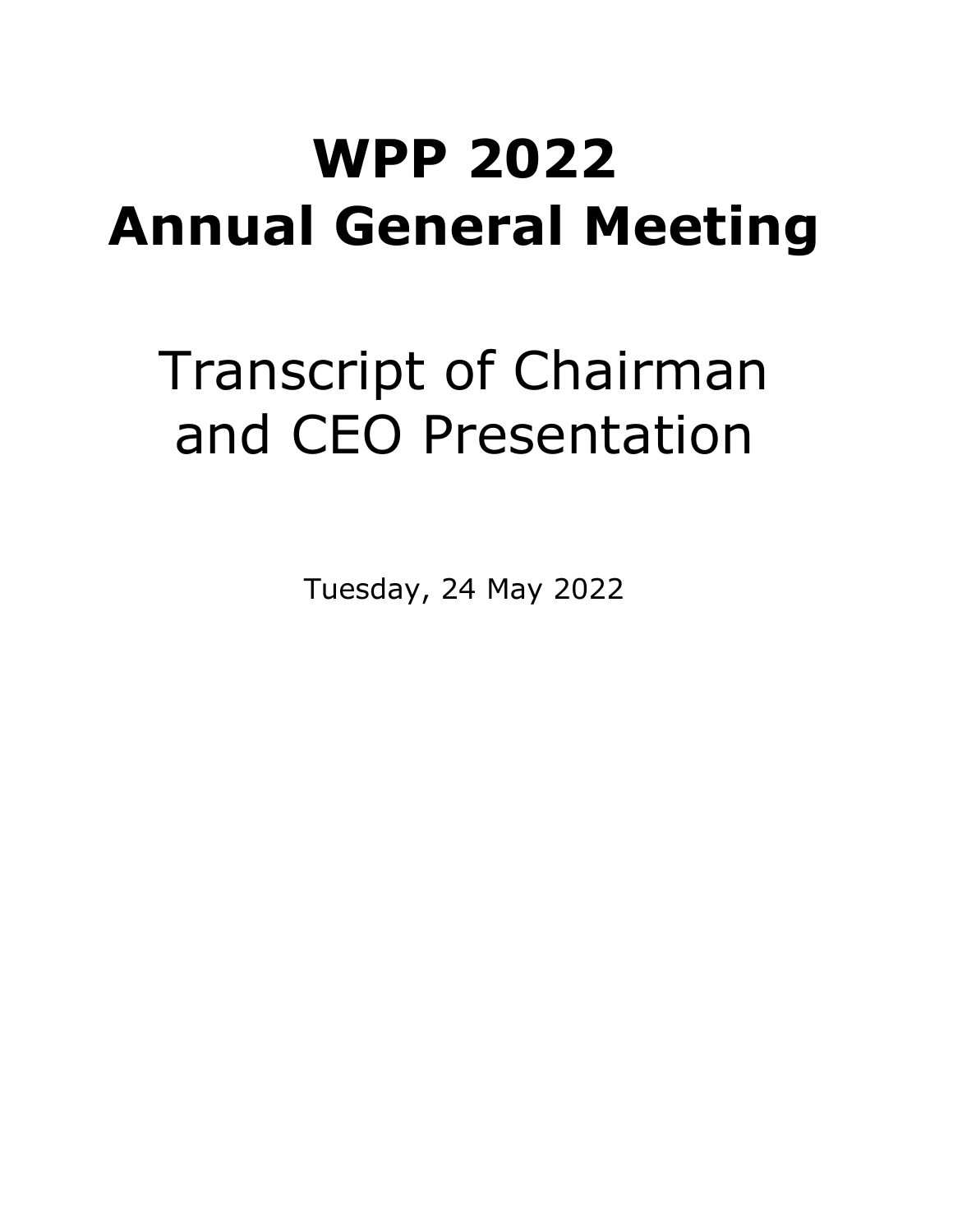#### *Disclaimer*

By reading this transcript you agree to be bound by the following conditions. You may not disseminate this transcript, in whole or in part, without our prior consent.

Information in this communication relating to the price at which relevant investments have been bought or sold in the past or the yield on such investments cannot be relied upon as a guide to the future performance of such investments.

This communication does not constitute an offering of securities or otherwise constitute an invitation or inducement to any person to underwrite, subscribe for or otherwise acquire or dispose of securities in any company within the WPP Group.

#### *Non-IFRS Measures*

Certain Non-IFRS measures included in this communication have been derived from amounts calculated in accordance with IFRS but are not themselves IFRS measures. They should not be viewed in isolation as alternatives to the equivalent IFRS measure, rather they should be read in conjunction with the equivalent IFRS measure. These include constant currency, pro-forma ('like-for-like'), headline PBIT (Profit Before Interest and Taxation), headline PBT (Profit Before Taxation), headline EBITDA (Earnings before Interest, Taxation, Depreciation and Amortisation), billings, estimated net new billings, free cash flow and net debt and average net debt, which we define, explain the use of and reconcile to the nearest IFRS measure in the WPP Annual Report & Accounts 2021 for the year ended December 31, 2021.

Management believes that these measures are both useful and necessary to present herein because they are used by management for internal performance analyses; the presentation of these measures facilitates comparability with other companies, although management's measures may not be calculated in the same way as similarly titled measures reported by other companies; and these measures are useful in connection with discussions with the investment community.

#### *Forward-Looking Statements*

This document contains statements that are, or may be deemed to be, "forward-looking statements". Forward-looking statements give the Company's current expectations or forecasts of future events. An investor can identify these statements by the fact that they do not relate strictly to historical or current facts.

These forward-looking statements may include, among other things, plans, objectives, beliefs, intentions, strategies, projections and anticipated future economic performance based on assumptions and the like that are subject to risks and uncertainties. These statements can be identified by the fact that they do not relate strictly to historical or current facts. They use words such as 'anticipate', 'estimate', 'expect', 'intend', 'will', 'project', 'plan', 'believe', 'target', and other words and similar references to future periods but are not the exclusive means of identifying such statements. As such, all forward-looking statements involve risk and uncertainty because they relate to future events and circumstances that are beyond the control of the Company. Actual results or outcomes may differ materially from those discussed or implied in the forward-looking statements. Therefore, you should not rely on such forward-looking statements, which speak only as of the date they are made, as a prediction of actual results or otherwise. Important factors which may cause actual results to differ include but are not limited to: the impact of outbreaks, epidemics or pandemics, such as the Covid-19 pandemic and ongoing challenges and uncertainties posed by the Covid-19 pandemic for businesses and governments around the world; the unanticipated loss of a material client or key personnel; delays or reductions in client advertising budgets; shifts in industry rates of compensation; regulatory compliance costs or litigation; changes in competitive factors in the industries in which we operate and demand for our products and services; our inability to realise the future anticipated benefits of acquisitions; failure to realise our assumptions regarding goodwill and indefinite lived intangible assets; natural disasters or acts of terrorism; the Company's ability to attract new clients; the economic and geopolitical impact of the Russian invasion of Ukraine; the risk of global economic downturn; technological changes and risks to the security of IT and operational infrastructure, systems, data and information resulting from increased threat of cyber and other attacks; the Company's exposure to changes in the values of other major currencies (because a substantial portion of its revenues are derived and costs incurred outside of the UK); and the overall level of economic activity in the Company's major markets (which varies depending on, among other things, regional, national and international political and economic conditions and government regulations in the world's advertising markets). In addition, you should consider the risks described under Item 3D 'Risk Factors' in the Group's Annual Report on Form 20-F for 2021, which could also cause actual results to differ from forward-looking information. Neither the Company, nor any of its directors, officers or employees, provides any representation, assurance or guarantee that the occurrence of any events anticipated, expressed or implied in any forward-looking statements will actually occur. Accordingly, no assurance can be given that any particular expectation will be met and investors are cautioned not to place undue reliance on the forward-looking statements.

Other than in accordance with its legal or regulatory obligations (including under the Market Abuse Regulation, the UK Listing Rules and the Disclosure and Transparency Rules of the Financial Conduct Authority), the Company undertakes no obligation to update or revise any such forward-looking statements, whether as a result of new information, future events or otherwise.

Any forward-looking statements made by or on behalf of the Group speak only as of the date they are made and are based upon the knowledge and information available to the Directors on the date of this document.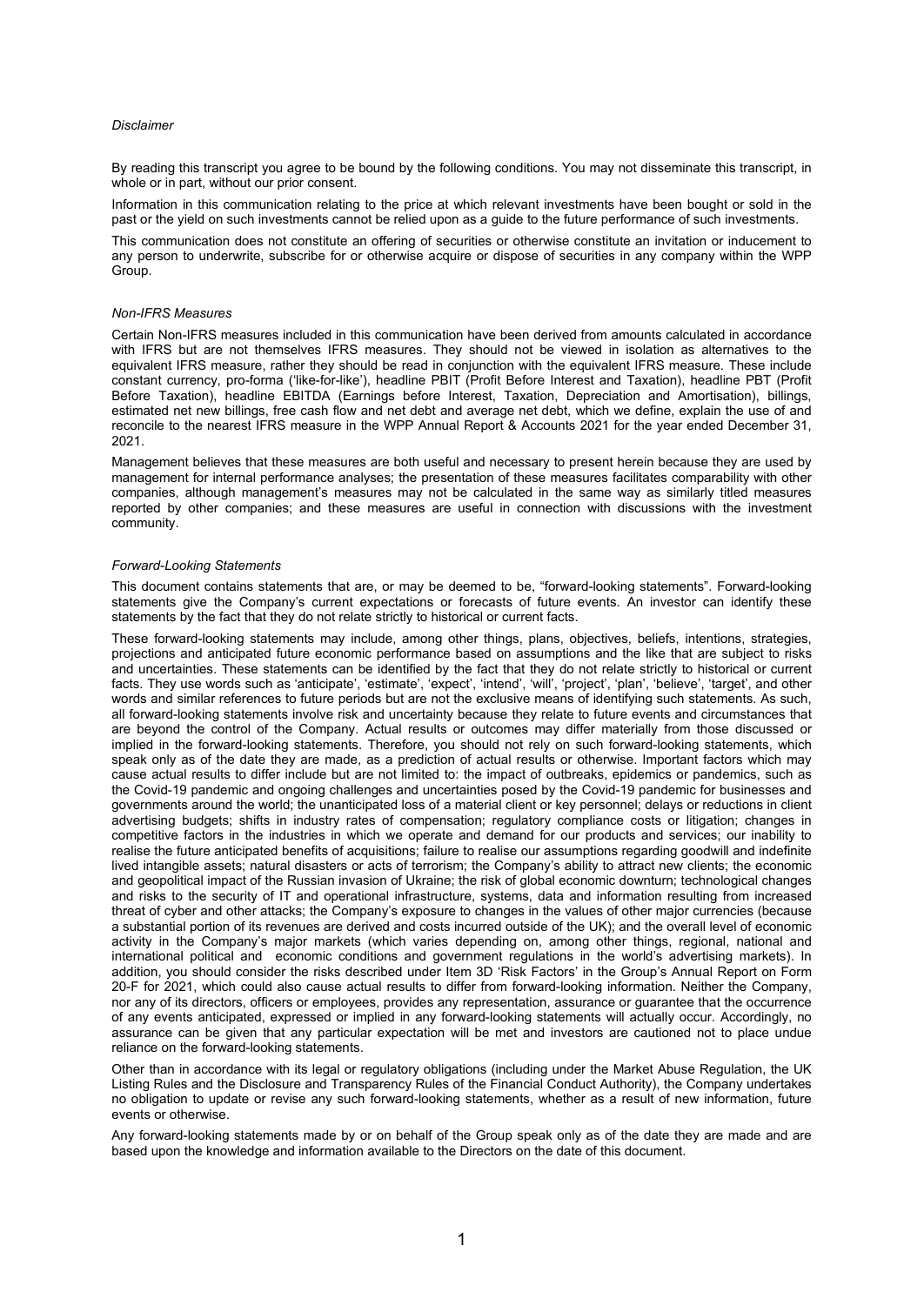#### **Roberto Quarta**

#### *Chairman, WPP*

Good afternoon to you all and welcome to WPP's 2022 Annual General Meeting. I am Roberto Quarta, Chairman of WPP. I am delighted to welcome shareholders both virtually and in person at our offices today. We believe it is important to offer a range of options to shareholders to be able to access and participate in this meeting and as always we welcome your feedback on the experience. It is now just after 2pm and I can confirm that a quorum is present and I declare our Annual General Meeting open.

Let me now turn to the business of the meeting, but before I do that I would like to introduce my fellow Board members, the majority of whom are physically present with us today.

Turning to my immediate right, we have our CEO Mark Read, next to him our CFO John Rogers, and to his right, Sandrine Dufour, Chair of our Audit Committee. To my immediate left, we have our Company Secretary, Balbir Kelly-Bisla, next to her, our Senior Independent Director, Nicole Seligman and next to Nicole is Jasmine Whitbread, Chair of our Compensation Committee and next to Jasmine, we have Keith Weed, Chair of our Sustainability Committee.

Behind me and starting from my right to left, we have Non-Executive Directors Jacques Aigrain, followed by Cindy Rose, and next to Cindy we have Tom Ilube and next to Tom is Angela Ahrendts, and next to Angela, we have Dr Ya-Qin Zhang, followed by Simon Dingemans who joined the Board early this year, in January.

Unfortunately, Tarek Farahat was unable to join us in person today, but has joined the meeting virtually. Sally Susman, who is retiring from the Board at the end of this meeting, was also unable to join us today.

Now before we proceed with the formal business of the meeting, I would like to make a few comments and to share my reflections on 2021, and ask Mark then to present an update on our business performance. So let me start with the Board.

As we set out in the Annual Report and Notice of the AGM, Jacques Aigrain and Sally Susman, will not be standing for re-election at this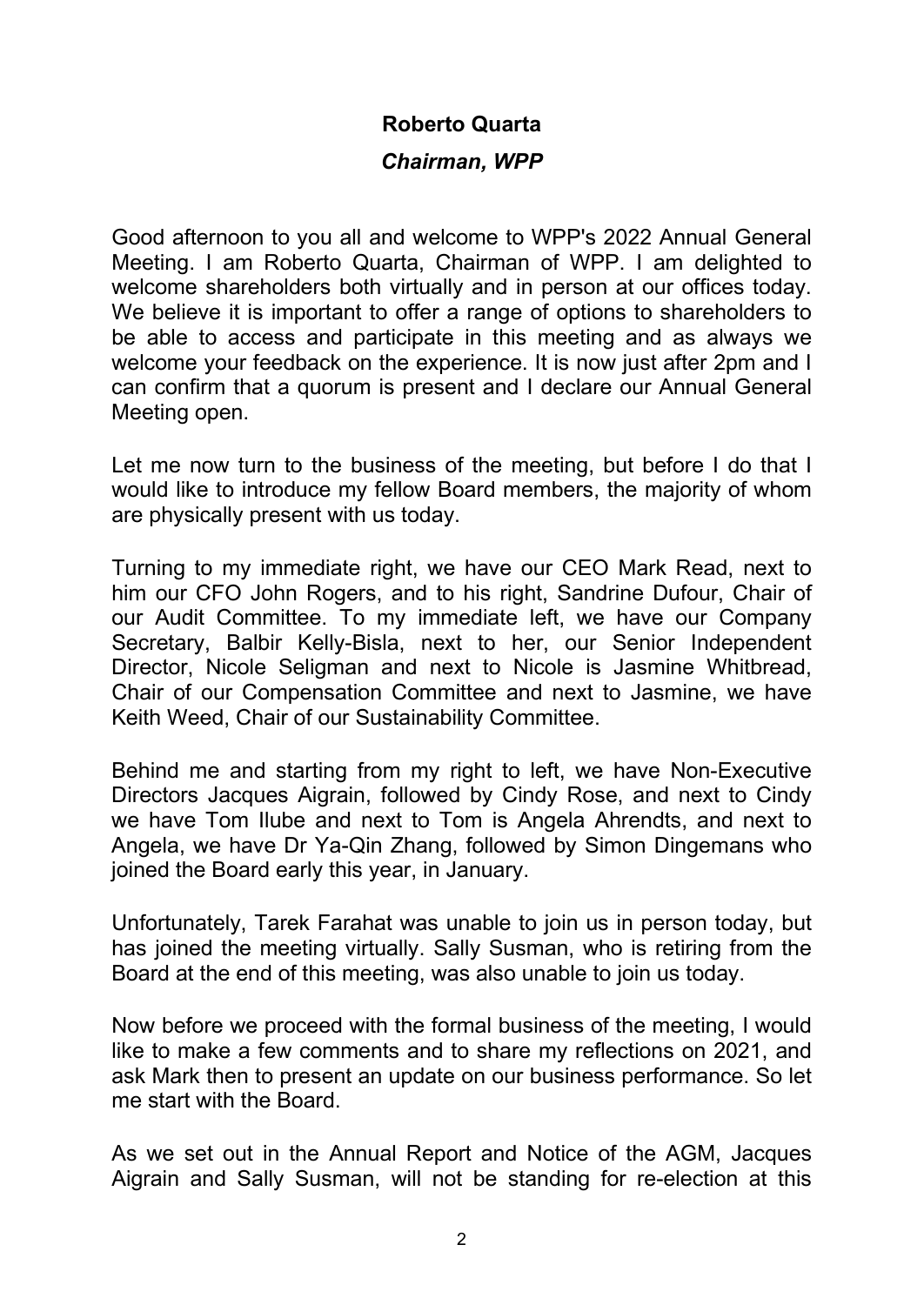meeting, having reached their nine year tenure on the Board. On behalf of the Board and personally, I would like to take the opportunity to acknowledge and to thank Jacques and Sally for their significant contribution to WPP and service to your Board.

During 2021, we continued our proactive review of Board membership and in January of this year we announced the appointment of Simon Dingemans as a Non-Executive Director. We are all very delighted to welcome Simon to WPP. His insights from a varied and distinguished career, combining both operational and financial experience, including proven listed company experience, will be invaluable to the Board. His appointment will ensure that we continue to have the expertise, diversity and experience required, to support the transformation and success of WPP.

But before we turn to our performance in 2021, I would like to address events at the beginning of the year. I think it is fair to say that the world has once again changed in ways that we could not have anticipated.

The invasion of Ukraine has of course, had a devastating impact on our 200 people based in the country. Those who remain there, and those who have been forced to leave, have faced appalling circumstances, with extraordinary resilience and bravery.

The response of our people in the region and worldwide, has been truly inspiring and Mark will talk more about that and share in his presentation, some of the actions that we have taken to support our colleagues in Ukraine, alongside our wider response to the crisis.

Now moving on to our financial performance in 2021. WPP had a strong year, demonstrating both its enduring strengths and its capacity to innovate against the backdrop of the Covid pandemic. Our financial performance over the year reflects the talent and broad expertise of our people, the durability of our client relationships and the resilience of WPP's business model and the long-term sustainability of the Company.

It also reflects the success of the strategy first announced in December 2018, which has set a clear vision and purpose for the Company, modernised its offers to our clients, reinvigorated its culture and simplified its structure and indeed returned WPP to growth.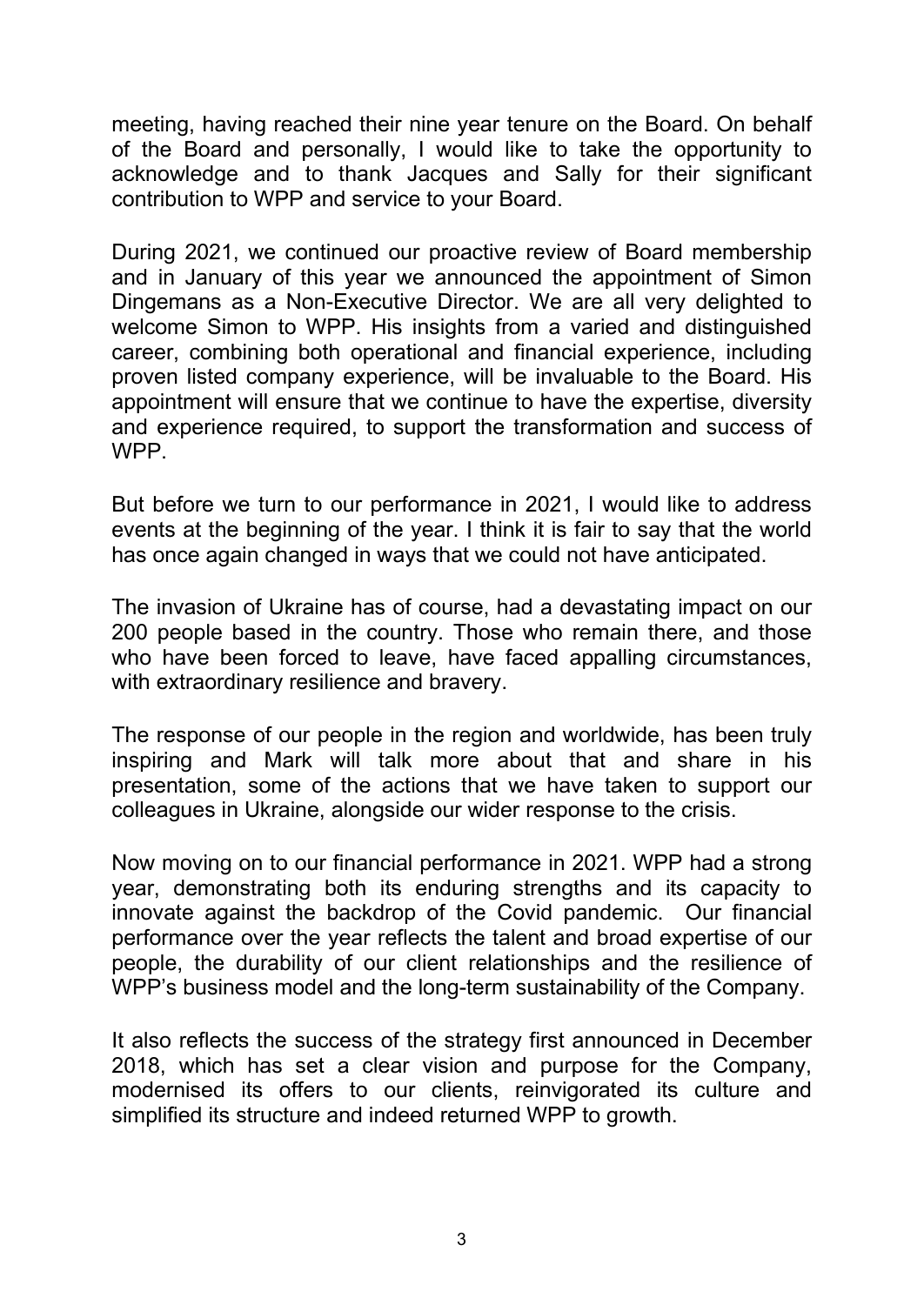Now we remain on track to deliver on our medium-term financial targets and our dividend policy continues to be, to grow the dividend annually and to pay out approximately 40% of headline earnings per share.

The scale and breadth of our client and partner relationships, our presence in more than 100 countries and our understanding of consumer behaviour globally, means that WPP is in the privileged position of being directly and uniquely connected to many of the trends, issues and organisations shaping our world, including the pressing issues that we face today as a society.

The Board and the leadership team, are firmly committed to the ESG agenda. In April 2021, WPP announced an industry leading commitment to achieve net zero carbon emissions across our value chain, by 2030, supported by science-based targets and in June we hosted our first ever ESG investor event.

As the world leader in the buying of advertising space and production of advertising content, WPP has the potential to make a tangible difference and I am pleased with our progress and leadership position in this area.

While we still have much work to do, the Company also made progress in Diversity, Equity and Inclusion, or DE&I. For example, we were pleased to be ranked in the top 10 for gender representation among senior leaders and at Board level in the FTSE Women Leaders Review, and to have exceeded the Parker Review target, on ethnic diversity.

Now during another uncertain year, our people once again demonstrated their commitment, talent and creativity. As well as meeting the challenges posed by the pandemic and exceeding the expectations of our clients, they continued to address broader societal issues through their work and participation in company initiatives.

Particularly in this current environment, to be able to continue to attract, retain and develop talented people, we need to be a place that offers modern, flexible working environments, a company that listens to its employees, enables career growth and fosters an inclusive culture that celebrates diversity and difference. Our people strategy is a primary area of focus in 2022, both for the Board and the executive team. Ultimately, it is the Company's employees who will help build better futures for all our stakeholders and on behalf of the Board, I want to thank each and every one of them.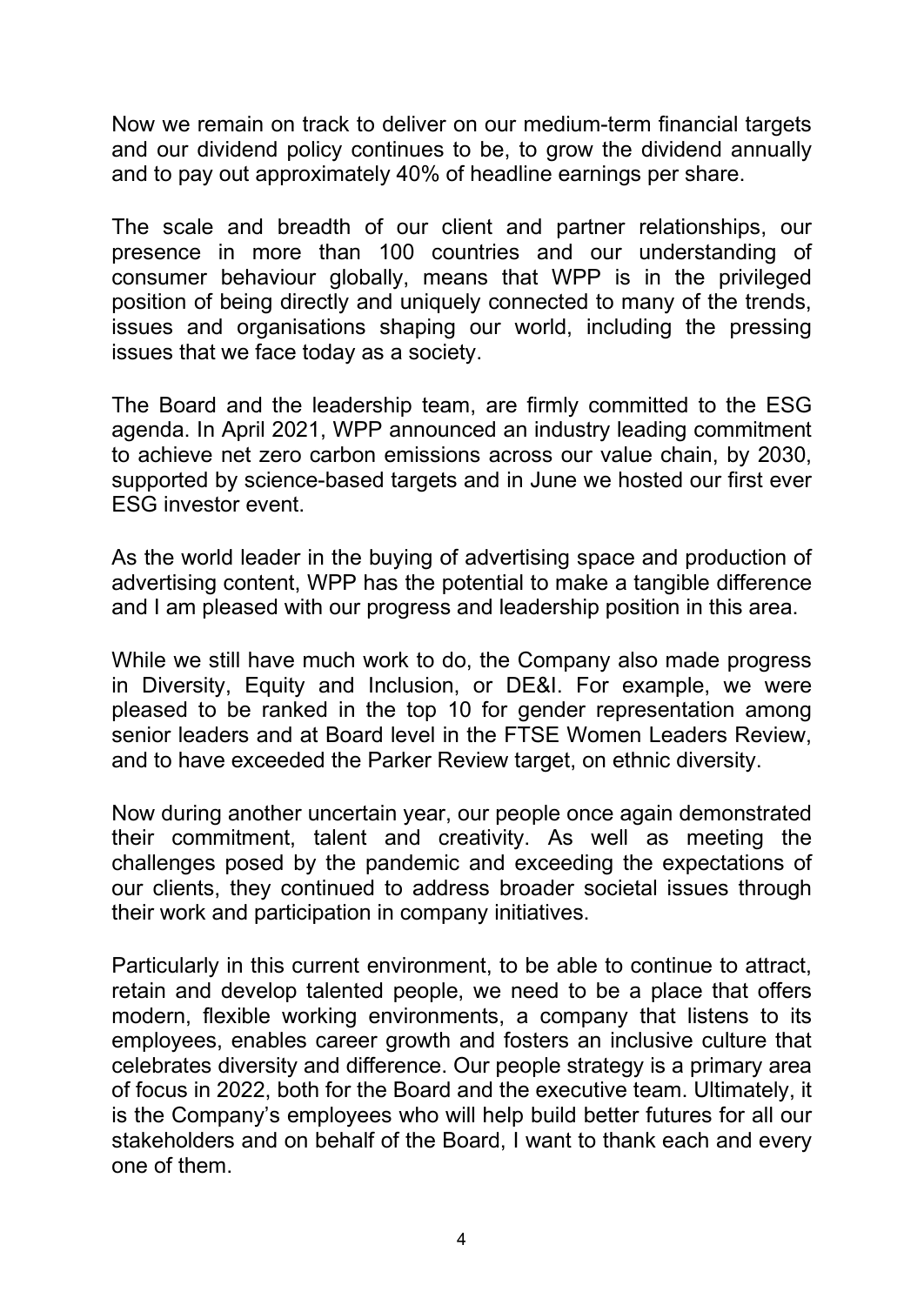I would now like to finish by reiterating the significant progress the Company has made on its strategy over the last year and since it was first outlined in 2018. The Board and management team remain fully committed to delivering long term value creation for our shareholders, and the Company's performance in 2021 gives us great confidence in its future. Now, I will now handover to Mark.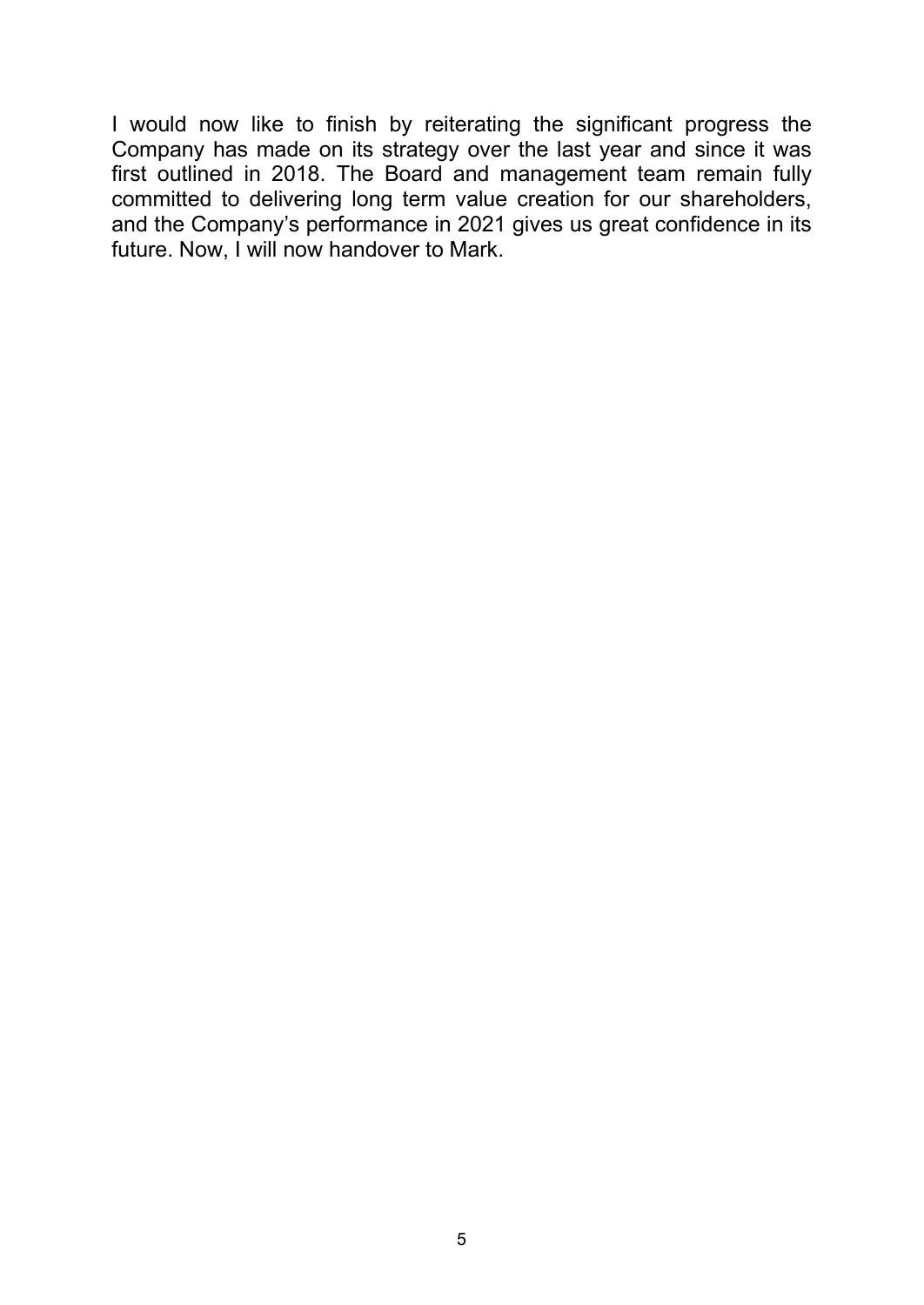## **Mark Read** *Chief Executive Officer, WPP*

Thank you very much Roberto and it's good to see everyone back here in person and for our shareholders to have a chance to see us directly in person and those of you joining us on the video.

#### **SLIDE 4 – CAUTIONARY STATEMENT**

I would like to give you a brief review in our performance in both 2021 and the first quarter of 2022. First of all, please bear in mind the important caveats in this cautionary statement.

## **SLIDE 5 – OUR RESPONSE TO EVENTS IN UKRAINE AND RUSSIA**

Before I update you on the company's performance, I'd just like to take a moment to discuss our response to the events in Ukraine and in Russia. I think our main priority has been to support and look after our 200 people in Ukraine, in the face of this horrific attack on their country. From the outset, we have been working with the local leadership to provide financial and other forms of support, as well as job opportunities for our Ukrainian employees who are determined to work.

As Roberto said, we have all been inspired by the response by our people to this crisis. First and foremost, the incredible courage of our colleagues in Ukraine and also the generosity of our people in the wider region and around the world in helping them.

I was in Poland at the end of March, where I spent a lot of time talking to our people. A number of them were Ukrainians who having been forced to flee their homes in Ukraine, had found a very warm welcome from their colleagues in Warsaw.

I've been equally impressed by the spontaneous support from our people in other neighbouring countries, who drove to the border to pick up people, provide them with accommodation and essential goods and services, and really came together as one WPP family to look after their colleagues.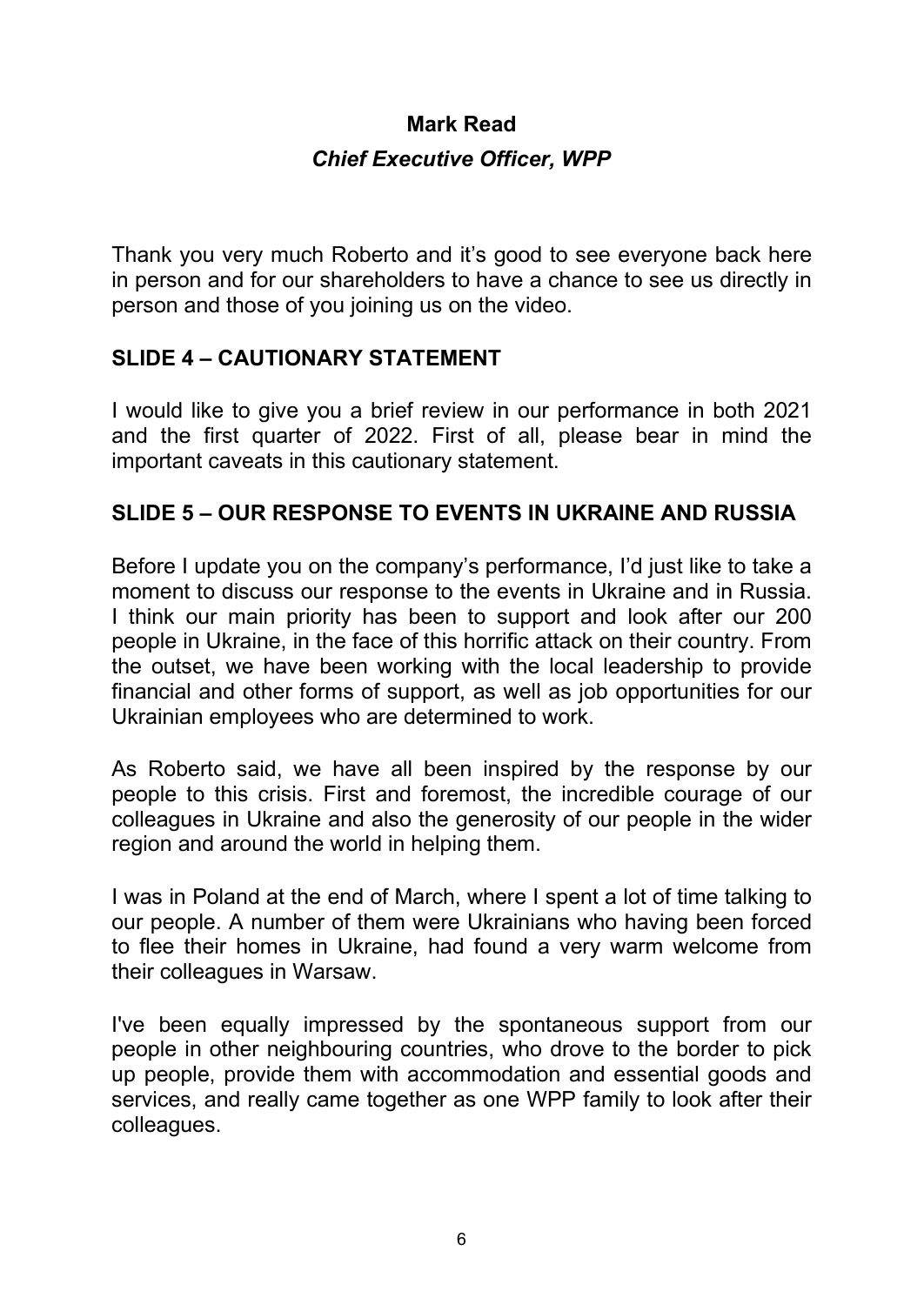As a company, we have been partnering with the UNHCR, the United Nation's refugee agency, to run an emergency fundraising appeal. More than 4,000 of our 109,000 people around the world donated to that, raising over \$1.3 million, which included our match-funding, with the broader public appeal run by our agency Blue State, raising more than \$150 million, it's fantastic to be able to make some small contribution to what is going on in Ukraine.

On 4 March, we announced our decision to exit the Russian market and I'm pleased to say that we have now sold all of those businesses back to the management. Our 1,400 colleagues in Russia have been dedicated and valued members of WPP for many years and we regret the impact of our decision on them. We are pleased that we have been able to find a solution that provides continuity for them, albeit outside of WPP ownership.

Now I'll cover 2021 in little bit more detail.

## **SLIDE 6 – 2021 – AN OUTSTANDING YEAR FOR WPP**

I think in summary, it's fair to say that 2021 was an outstanding year for WPP. We delivered very strong growth, driven by demand for digital services, ecommerce and technology. Our like-for-like revenue less pass-through costs which is our key metric, grew at 12.1%. That was more than double our initial expectations, and it was also ahead of prepandemic levels of 2019, by 2.9%.

I'm really pleased with the broad-based nature of our growth, with strong performances across all our business sectors, integrated agencies, PR and specialist communications, as well as across our major geographies.

We also performed very strongly in new business, winning more than \$8.7 billion of net new business in 2021, exceeding the \$4.4bn we achieved in the previous year.

The standout moments were our extensive new partnership with The Coca-Cola Company, the expansion of our work with Google, and the renewal of our longstanding relationship with Unilever. These examples demonstrate the value that three of the world's leading marketing companies have placed in WPP and the services which we offer. We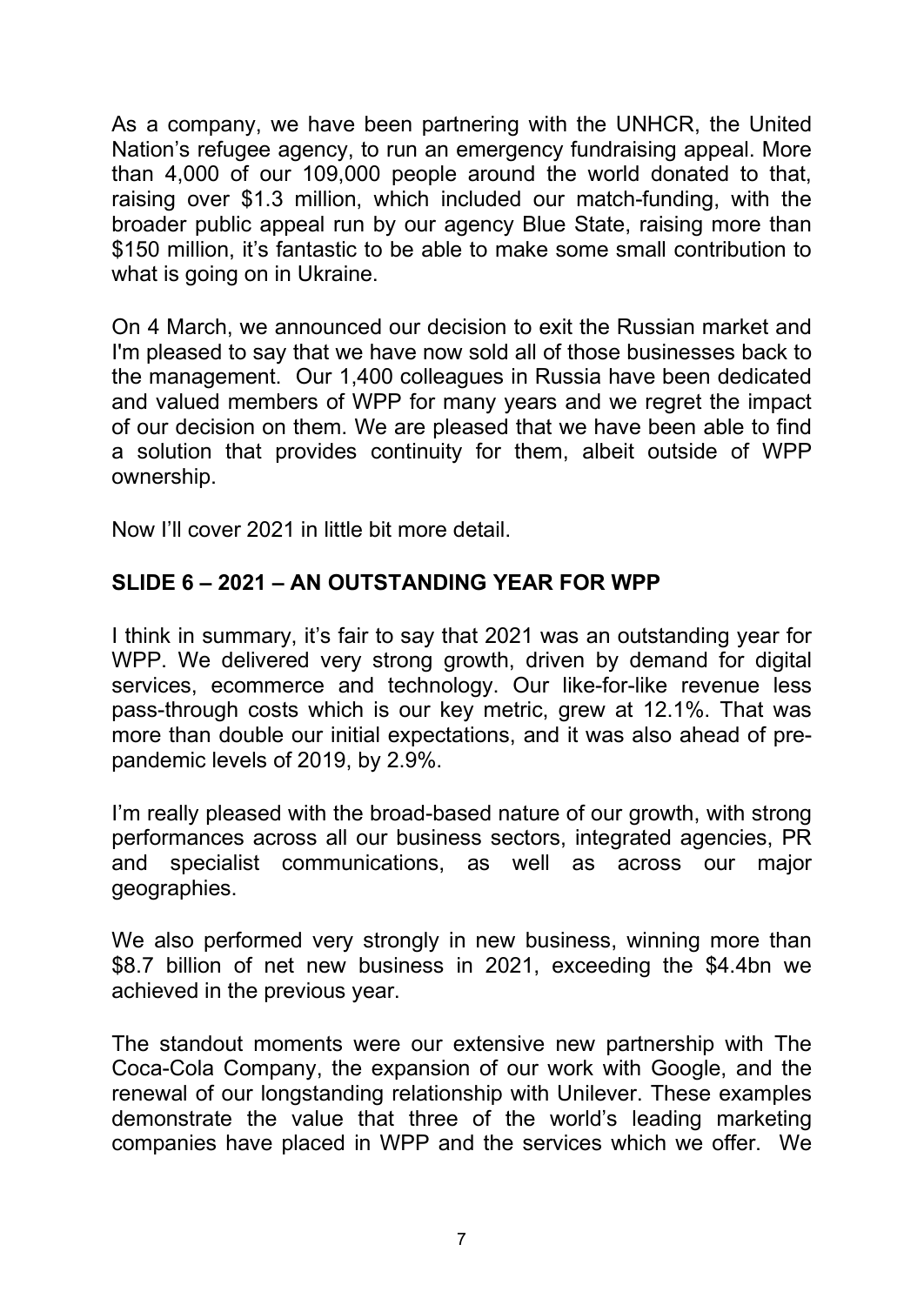continued as well to receive very high scores from our clients for customer satisfaction.

We achieved strong recognition of our creativity and effectiveness, ranking as the most awarded Company at the Cannes Lions Festival and we ranked No. 1 across all three WARC rankings, creativity, media and effectiveness.

Meanwhile, we continue to enhance our capabilities through further strategic combinations and new acquisitions, to better serve our clients and simplify our offer. I will say a little bit more about those later.

And lastly, for our shareholders, we have returned over £1 billion in 2021, through buybacks and higher dividend payments.

Overall, we started 2022 well, and continue to see strong demand for our services from our clients. However, we remain very mindful of the current uncertainties in the broader macroeconomic environment. But, as we demonstrated through Covid, we are able to respond to changing market conditions and client needs in a very agile way.

#### **SLIDE 7 – KEY ACQUISITIONS AND INVESTMENTS IN 2021**

During 2021, we invested to continue the modernisation of our offer, spending around £400 million on acquisitions during the year.

We joint-funded the acquisition of Numerator, a tech-driven market intelligence company within Kantar, resulting in a 40% equity stake. We acquired DTI in Brazil, which has around 600 software engineers and technologists, focused on application development, a new area for WPP.

We bought Satalia, a leader in AI solutions and invested in Made Thought, a very strong UK-based design business. We also acquired Cloud Commerce, a platform to help us invest more behind our commerce-as-a-service space. We merged Finsbury Glover Hering and Sard Verbinnen, creating a leading global strategic communications firm, a real world leader and we built Choreograph, our global data products and technology company, which has been instrumental in many of our recent client wins, including Coca Cola.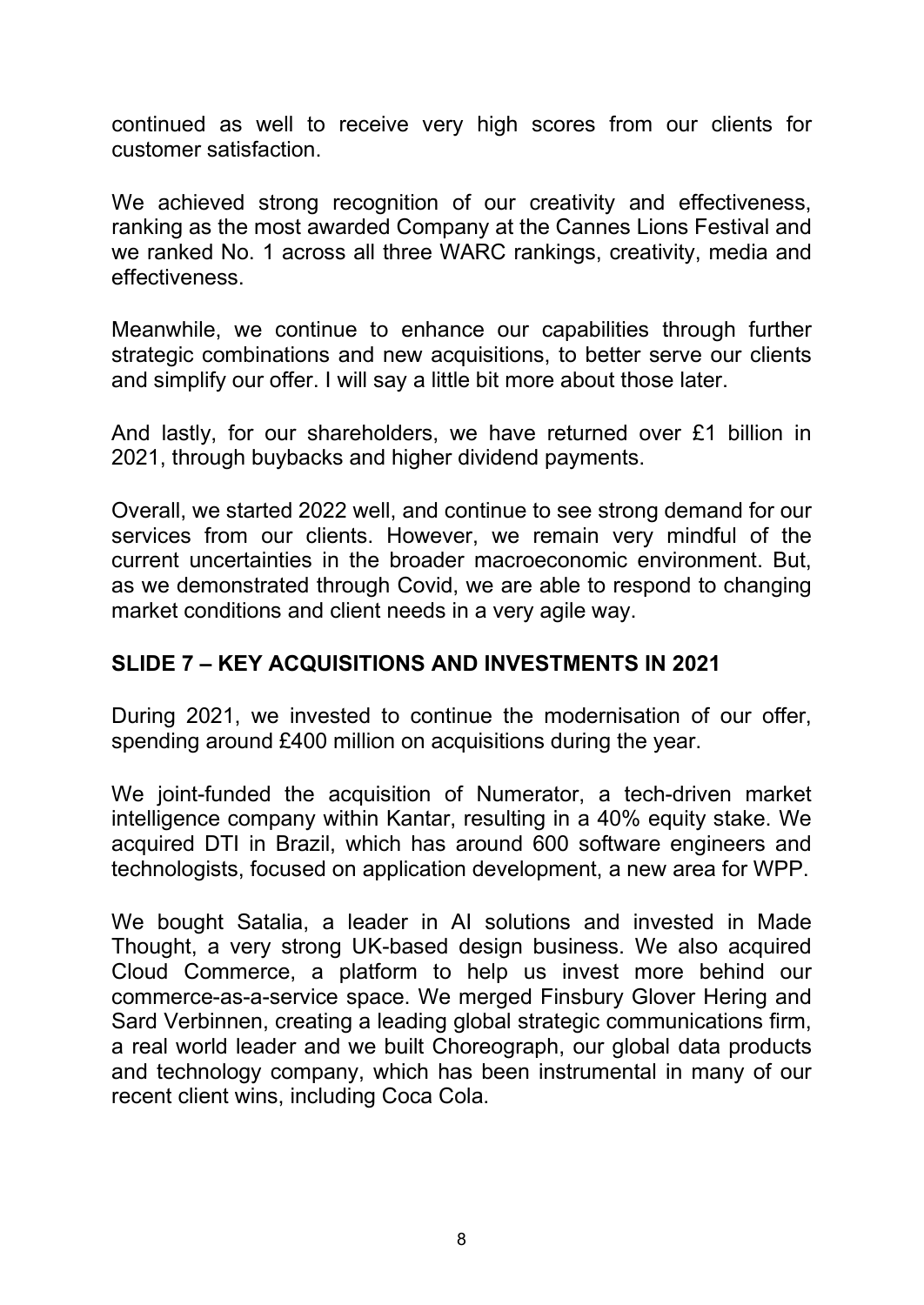#### **SLIDE 8 - SIGNIFICANT PROGRESS ON OUR PURPOSE AGENDA**

Turning now to our purpose, which as Roberto said, is very important to the Board, to the executive leadership of the company and particularly to our people. Our purpose is to use the power of creativity to build better futures for our people, planet, clients and communities. In each of these areas, we have made good progress during 2021.

For our people, we launched Career Explorer, a new platform that empowers our people to move seamlessly to available open roles, wherever they are within the Company. We nurtured diverse early-career talent through our NextGen Leaders learning series, attracting 1,400 participants from around the world and we continue to push for greater gender diversity. As Roberto touched on, we ranked 8th in the FTSE 100 for gender representation among senior leaders and at Board level in the FTSE Women Leaders Review, and we continued to narrow our UK gender pay gap.

At the beginning of 2022, WPP was named in the Bloomberg Gender Equality Index, for the fourth successive year. We were also acknowledged as one of the best places to work for LGBTQ+ equality, in the Corporate Equality Index.

Moving to the planet, in 2021, as Roberto mentioned, we made an industry leading commitment to reduce carbon emissions from our own operations to net zero by 2025 and across our broader supply chain or Scope 3, by 2030, which includes media buying and production. No one else in our sector has made such a wide-ranging, or impactful commitment.

Last year, WPP became one of a handful of companies globally to receive an A- rating on its environmental impact from the CDP.

For clients, we have helped them communicate their stories, delivered higher customer satisfaction scores, and supported them as they deliver their own purpose.

Finally, we have consistently been helping our communities. For example, in partnership with the World Health Organisation Foundation, we created and delivered the \$5 vaccine campaign, encouraging people across the globe to spend the price of a cup of coffee on a donation to fund Covid-19 vaccines for lower-income countries. We also donated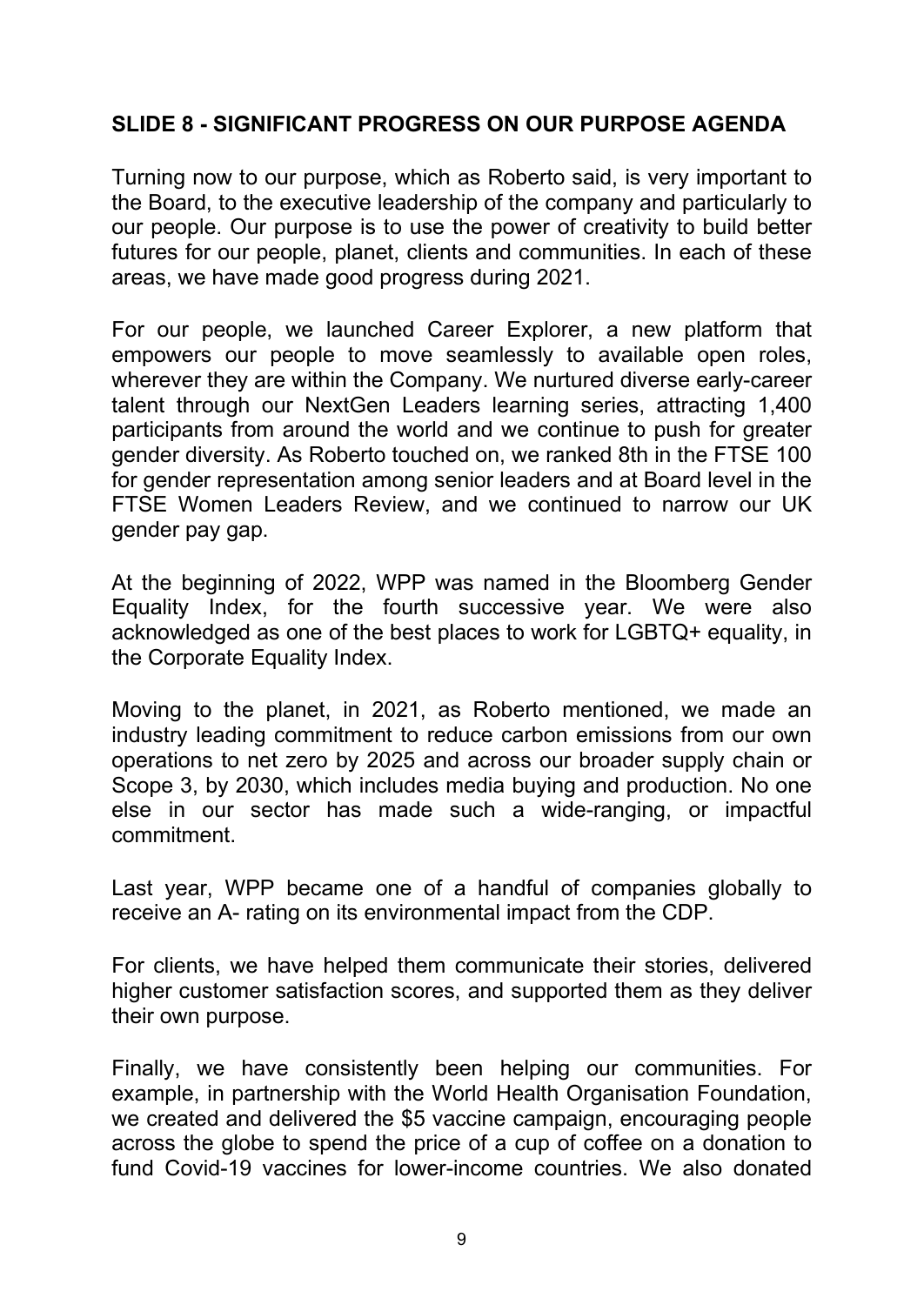10,000 vaccines on behalf of our clients and matched every vaccine bought by our people.

We also made our first investments through our Racial Equity Programme, part of our wider anti-racism commitments that we announced in June 2020.

I think this is a good point to move from telling you about our Purpose, to showing you, so please sit back and enjoy this short film of our work.

#### [*video played*]

So you can see there, many examples of the work that we do that brings to life the benefit of WPP to our people, the planet, our clients and our communities and I think that type of work makes me proud to lead WPP and I think it makes our people proud to work for our company.

#### **SLIDE 9 - INCREASED RETURNS TO SHAREHOLDERS**

As a result of our good performance, we have been able to invest significantly in our business in 2021, particularly in our data and technology platforms, while also investing in our talent, our people, IT and our campuses.

At the same time, we've maintained a strong balance sheet and returned over £1 billion to shareholders in the form of dividends and share buybacks. This includes the proposed 18.7p final dividend, which together with the interim dividend paid in November 2021, gives a fullyear dividend of 31.2 pence per share, representing 30% growth yearon-year.

#### **SLIDE 11 – GROWTH, INVESTMENTS AND OUTLOOK**

So, moving on to 2022, I think we have had a strong start to the year, continuing our momentum from last year, with 9.5% growth in the first quarter. We had good growth in all of our business lines, including our global integrated agencies, particularly GroupM, up 12.8% in a strong media market. Also, strong growth in our public relations activities and specialist agencies.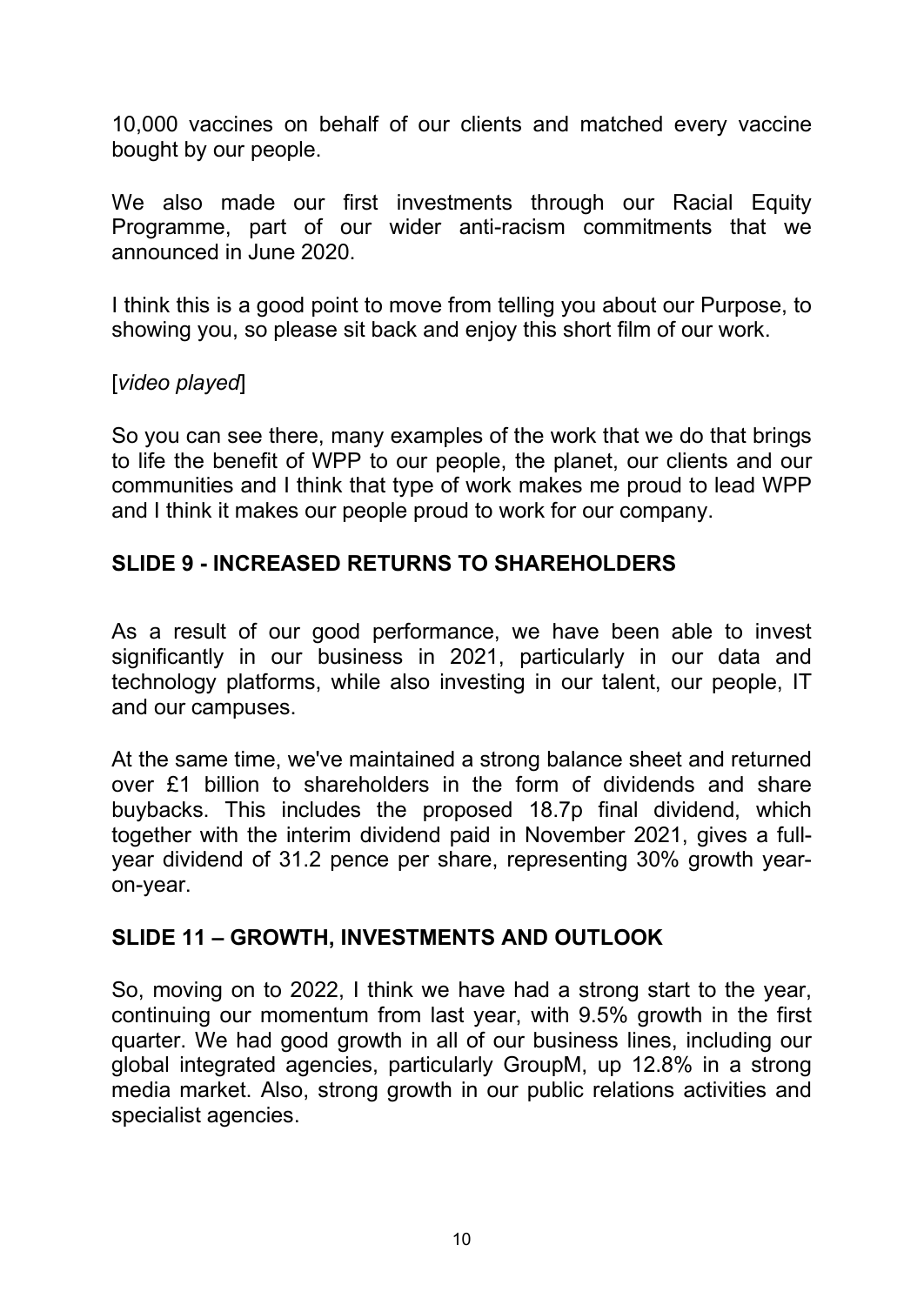Against this background, we remain confident about investing more in our client offer to drive further growth and you can see here some of the actions that we are taking.

We simplified GroupM with the merger of MediaCom and Essence, delivering a more integrated and broader solution to our clients. We announced the launch of Everymile, our dedicated direct-to-consumer commerce business, and The Metaverse Foundry, which brings together 700 experts in this area, in Hogarth.

We created the GroupM Premium Marketplace to bring more transparency and control to premium digital media and we continue to invest in our growth platforms, Xaxis and Finecast, where we are investing in technology, innovation, and product development and bringing those businesses together, to provide scale where it's needed and to support our agency brands inside GroupM.

Finally, we made one acquisition in the quarter, the purchase of Village Marketing, a New York-based influencer marketing specialist, of around 150 people, which enhances our social media capabilities.

In summary, I would say a very good quarter, which despite the broader uncertainties in the world today which we are all aware, enables us to update our growth guidance for the year to 5.5-6.5%.

## **SLIDE 12 – 2021 SUMMARY AND PRIORITIES FOR 2022**

So if I had to summarise where we are, I would say 2021 was a very strong year, and it went well beyond a cyclical recovery. I would say our strategy is delivering results for our people, our clients and our shareholders and we enter 2022 well positioned in high-growth sectors and markets.

Importantly, we now have the financial strength to invest in growth through talent and capabilities, both organically and through M&A, while also rewarding our shareholders today.

Our transformation programme gives us significant potential for further efficiency in reinvestment for growth and is critical to us and we will continue to make further progress on our purpose for agenda.

With that, I will now hand back to Roberto.